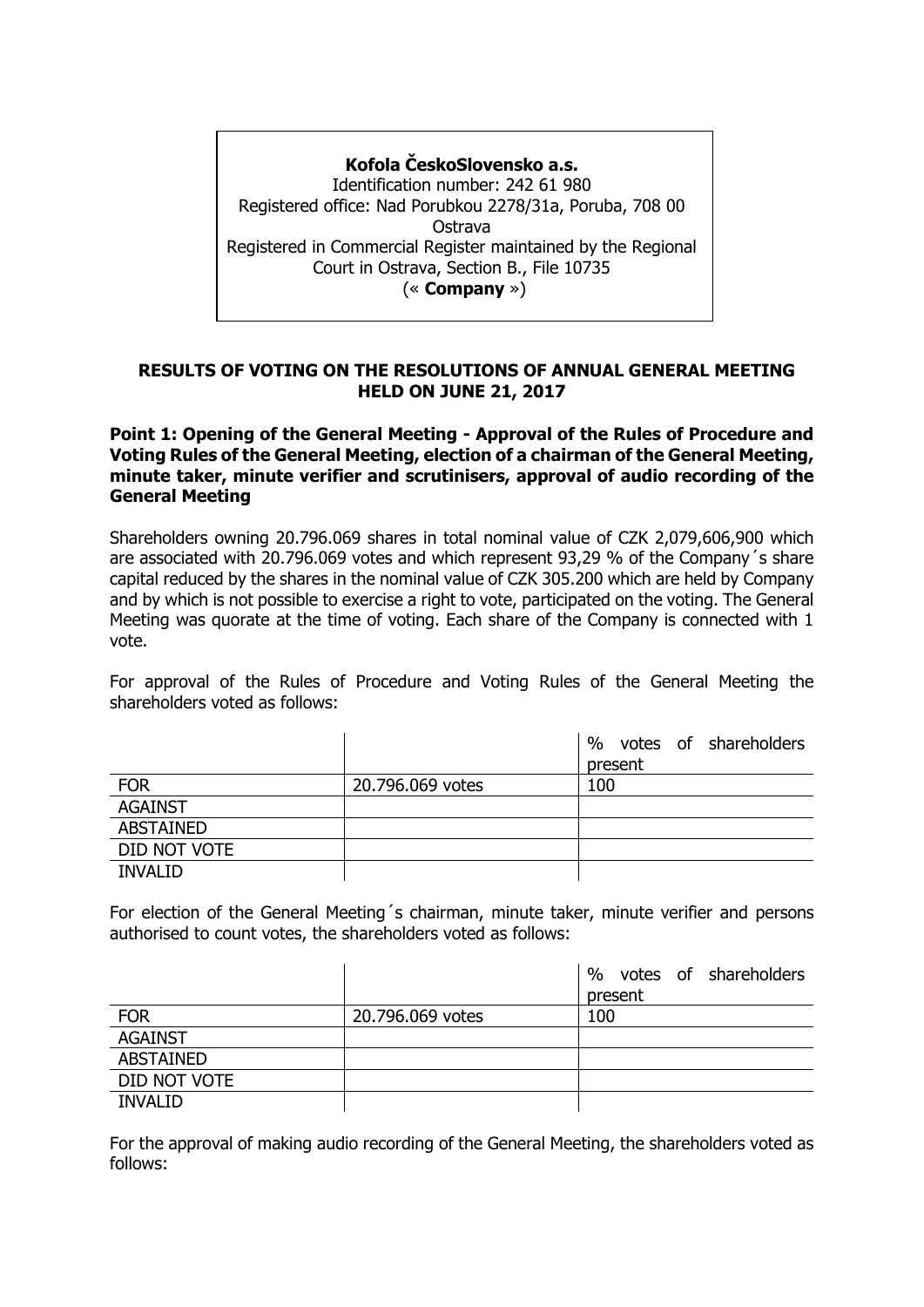|                  |                  | $\%$<br>votes of shareholders |
|------------------|------------------|-------------------------------|
|                  |                  | present                       |
| <b>FOR</b>       | 20.796.069 votes | 100                           |
| <b>AGAINST</b>   |                  |                               |
| <b>ABSTAINED</b> |                  |                               |
| DID NOT VOTE     |                  |                               |
| <b>INVALID</b>   |                  |                               |

**Point 2: The Board of Directors' Report on the Company's Business Activities and the State of Assets for the year 2016 and the Comprehensive Explanatory Report on matters under Section 118 (5) (a) to (k) of Act No. 256/2004 Coll., On Capital Market Undertakings and Conclusions of the Report on Relations between the Controlling Entity and the Controlled Entity and the Controlled Entity and the Entities Controlled by the same Controlling Entity for the Year 2016**

There was no voting on that point.

**Point 3: Report of the Supervisory Board on the results of the audit activity, including information on the review of the report on relations**

There was no voting on that point.

## **Point 4: Approval of the Company's financial statements for the year 2016 and the consolidated financial statements of Kofola ČeskoSlovensko Group for the year 2016**

Shareholders owning 20.938.069 shares in total nominal value of CZK 2,093,806,900 which are associated with 20.938.069 votes and which represent 93,93 % of the Company´s share capital reduced by shares in nominal value of CZK 305.200 which are held by Company and with which is not possible to exercise right to vote, participated on voting. The General Meeting was quorate at the time of voting. Each share of the Company is connected with 1 vote.

For the approval of the Company's financial statements for the year 2016, the shareholders voted as follows:

|                  |                  | votes of shareholders<br>$\%$ |
|------------------|------------------|-------------------------------|
|                  |                  | present                       |
| <b>FOR</b>       | 20.938.069 votes | 100                           |
| <b>AGAINST</b>   |                  |                               |
| <b>ABSTAINED</b> |                  |                               |
| DID NOT VOTE     |                  |                               |
| <b>INVALID</b>   |                  |                               |

For the approval of the consolidated financial statements of Kofola ČeskoSlovensko Group for the year 2016, the shareholders voted as follows:

|                |                  | $\%$ |         | votes of shareholders |
|----------------|------------------|------|---------|-----------------------|
|                |                  |      | present |                       |
| <b>FOR</b>     | 20.938.069 votes | 100  |         |                       |
| <b>AGAINST</b> |                  |      |         |                       |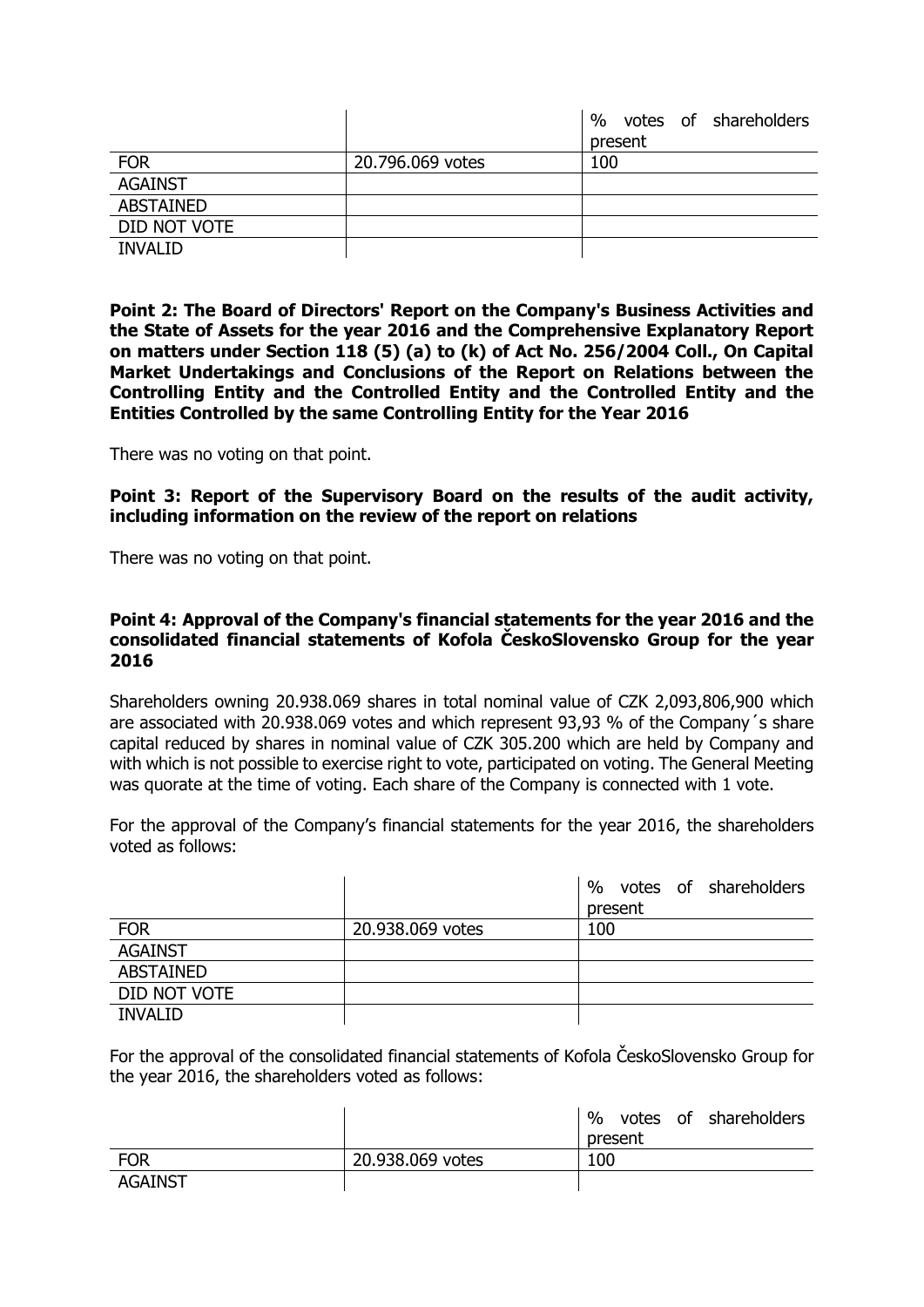| <b>ABSTAINED</b> |  |
|------------------|--|
| DID NOT VOTE     |  |
| <b>INVALID</b>   |  |

## **Bod 5: Decision on the distribution of the Company's profit for the year 2016**

Shareholders owning 20.938.069 shares in total nominal value of CZK 2,093,806,900 which are associated with 20.938.069 votes and which represent 93,93 % of the Company´s share capital reduced by shares in nominal value of CZK 305.200 which are held by Company and with which is not possible to exercise right to vote, participated on voting. The General Meeting was quorate at the time of voting. Each share of the Company is connected with 1 vote.

For the approval of distribution of the Company's profit for the year 2016, as proposed by the Board of Directors, the proposal has been published on the Company's website [www.firma.kofola.cz](http://www.firma.kofola.cz/) , the shareholders voted as follows:

|                  |                  | $\%$<br>votes of shareholders |
|------------------|------------------|-------------------------------|
|                  |                  | present                       |
| <b>FOR</b>       | 20.938.069 votes | 100                           |
| <b>AGAINST</b>   |                  |                               |
| <b>ABSTAINED</b> |                  |                               |
| DID NOT VOTE     |                  |                               |
| <b>INVALID</b>   |                  |                               |

## **Point 6: Designation of the Auditor to perform the statutory audit for the accounting period of the calendar year 2017**

Shareholders owning 20.938.069 shares in total nominal value of CZK 2,093,806,900 which are associated with 20.938.069 votes and which represent 93,93 % of the Company´s share capital reduced by shares in nominal value of CZK 305.200,- which are held by Company and with which is not possible to exercise right to vote, participated on voting. The General Meeting was quorate at the time of voting. Each share of the Company is connected with 1 vote.

For the approval of the Auditor to perform the statutory audit for the accounting period of the calendar year 2017 according to recommendation of the Supervisory Board, the shareholders voted as follows:

|                  |                  | votes of shareholders<br>$\%$ |
|------------------|------------------|-------------------------------|
|                  |                  | present                       |
| <b>FOR</b>       | 20.796.069 votes | 99,32                         |
| <b>AGAINST</b>   | 142.000 votes    | 0,68                          |
| <b>ABSTAINED</b> |                  |                               |
| DID NOT VOTE     |                  |                               |
| <b>INVALID</b>   |                  |                               |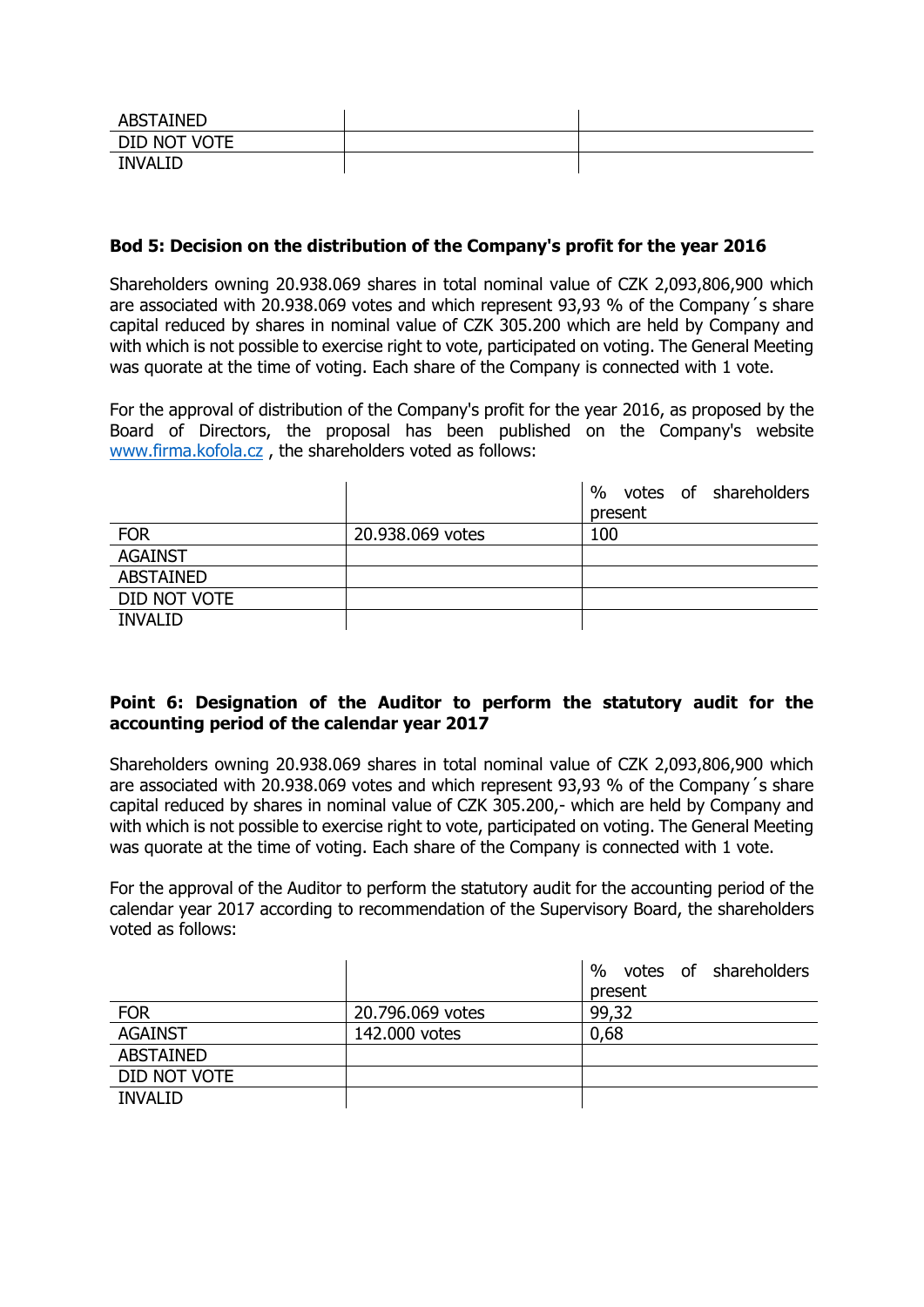## **Point 7: Taking into account the resignation of the member of the Supervisory Board and the Audit Committee, Mr. Ivan Jakúbek, and at the request of a resigning member of the Supervisory Board and of the Audit Committee approval of another moment of termination of his duties and the election of a member of the Supervisory Board and Audit Committee of the Company**

Shareholders owning 20.938.069 shares in total nominal value of CZK 2,093,806,900 which are associated with 20.938.069 votes and which represent 93,93 % of the Company´s share capital reduced by shares in nominal value of CZK 305.200 which are held by Company and with which is not possible to exercise right to vote, participated on voting. The General Meeting was quorate at the time of voting. Each share of the Company is connected with 1 vote.

For the discussion and approval of the resignation of Mr. Ivan Jakúbek from the membership of the Supervisory Board and the Audit Committee of the Company, the shareholders voted as follows:

|                  |                  | votes of shareholders<br>$\%$ |
|------------------|------------------|-------------------------------|
|                  |                  | present                       |
| <b>FOR</b>       | 20.938.069 votes | 100                           |
| <b>AGAINST</b>   |                  |                               |
| <b>ABSTAINED</b> |                  |                               |
| DID NOT VOTE     |                  |                               |
| <b>INVALID</b>   |                  |                               |

For the appointment of Mr. Martin Chocholáček as a member of the Supervisory Board of the Company the shareholders voted as follows:

|                  |                  | %<br>votes of shareholders |
|------------------|------------------|----------------------------|
|                  |                  | present                    |
| <b>FOR</b>       | 20.796.069 votes | 99,32                      |
| <b>AGAINST</b>   | 142.000 votes    | 0,68                       |
| <b>ABSTAINED</b> |                  |                            |
| DID NOT VOTE     |                  |                            |
| <b>INVALID</b>   |                  |                            |

For the appointment of Mr. Martin Chocholáček as a member of the Audit Committee of the Company the shareholders voted as follows:

|                |                  | %<br>votes of shareholders |
|----------------|------------------|----------------------------|
|                |                  | present                    |
| <b>FOR</b>     | 20.796.069 votes | 99,32                      |
| <b>AGAINST</b> | 142.000 votes    | 0,68                       |
| ABSTAINED      |                  |                            |
| DID NOT VOTE   |                  |                            |
| <b>INVALID</b> |                  |                            |